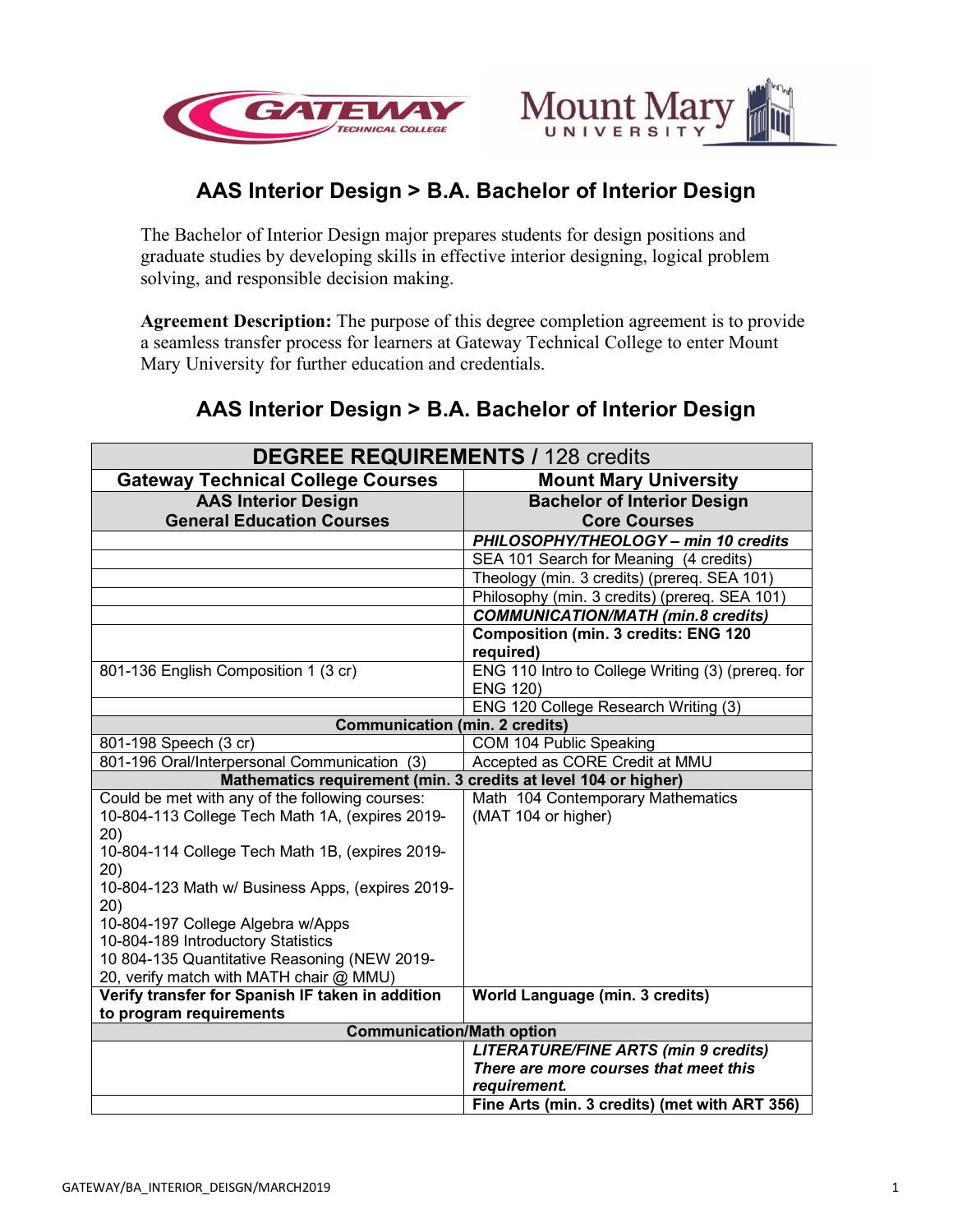|                                                                                                                                             | Literature (min. 3 credits)                                                          |  |
|---------------------------------------------------------------------------------------------------------------------------------------------|--------------------------------------------------------------------------------------|--|
| Option: Additional 3 credits to complete the 9 credits required for the Core Literature and Fine                                            |                                                                                      |  |
| Arts. Is (met with ART 105) in major.                                                                                                       |                                                                                      |  |
| <b>HUMANISTICS (min 9 credits)</b>                                                                                                          |                                                                                      |  |
|                                                                                                                                             | History (min. 3 credits)                                                             |  |
|                                                                                                                                             | <b>Behavioral/Social Science (min. 3 credits)</b>                                    |  |
| 809-196 Introduction to Sociology (3)                                                                                                       | SOC 101 Introduction to Sociology                                                    |  |
| 809-198 Introduction to Psychology (3)                                                                                                      | PSY 103 Introduction to Psychology                                                   |  |
| Option (min. 3 credits) Choose three additional credits from any of the courses above under<br>either Behavioral/Social Science or History. |                                                                                      |  |
| 809-195 Economics (3)                                                                                                                       | <b>BUS 301 Microeconomics</b>                                                        |  |
|                                                                                                                                             | <b>NATURAL SCIENCES (min 3 credits)</b>                                              |  |
| <b>AAS Interior Design</b><br><b>Major Courses</b>                                                                                          | <b>Bachelor of Interior Design</b><br><b>Major Courses</b>                           |  |
| 304-102 Principles of Interior Design (3)                                                                                                   | INT 101 Studio I - Interior Design                                                   |  |
|                                                                                                                                             | Fundamentals (4)                                                                     |  |
| 304-128 Basic Architectural Drawing (3) and/ or                                                                                             | <b>INT 103 Architectural Drafting</b><br>$(2)$ OR                                    |  |
| 607-170 AutoCAD for Construction (2)                                                                                                        | INT 227 Digital Graphic Communication (3)                                            |  |
|                                                                                                                                             | with portfolio review by department                                                  |  |
| 304-133 Sustainable Materials and Finishes (3)                                                                                              | INT 120 Contemporary Issues in Design (3)                                            |  |
| 304-101 History of Furniture and Decorative Arts                                                                                            | INT 130 History of Architecture and Interiors (3)                                    |  |
| (3)                                                                                                                                         |                                                                                      |  |
| 304-156 Residential Design Studio 1 (3)                                                                                                     | INT 201 Studio II Residential Interior Design (4)                                    |  |
| 304-154 Interior Elements of Building Construction                                                                                          | INT 204 Building Construction (3)                                                    |  |
| (2)                                                                                                                                         |                                                                                      |  |
| 304-129 Visual Communication for Interior Design                                                                                            | INT 226 Sketching, Rendering and Presentation                                        |  |
| Note: May accept previous curriculum course                                                                                                 | (3)                                                                                  |  |
| 304-153 Drafting and Rendering Techniques IF                                                                                                |                                                                                      |  |
| taken in addition to program requirements                                                                                                   |                                                                                      |  |
| 304-122 Textiles (3)                                                                                                                        | INT 245 Textiles and Finish Materials (3)                                            |  |
| 304-130 Commercial Design Studio (4)                                                                                                        | INT 301 Studio III Commercial Interior Design                                        |  |
|                                                                                                                                             | (4)                                                                                  |  |
| 304-132 Sales and Professional Practice of Interior                                                                                         | INT 342 Interior Design Business Procedures                                          |  |
| Design (3)                                                                                                                                  | (3)                                                                                  |  |
| 304-119 Portfolio Presentation (1)                                                                                                          | INT 401 Career Seminar/Portfolio (1)                                                 |  |
|                                                                                                                                             | Required INT ELECTIVE                                                                |  |
|                                                                                                                                             | Must take one 3 credit course from the following                                     |  |
|                                                                                                                                             | five options:                                                                        |  |
| 304-138 Residential Design Studio II                                                                                                        | INT 340 Advanced Residential Design (3),                                             |  |
|                                                                                                                                             | INT 350 Furniture Design (3),                                                        |  |
|                                                                                                                                             | INT 360 Interior Architecture,                                                       |  |
|                                                                                                                                             | INT 370 Interior Design Study Abroad Seminar                                         |  |
|                                                                                                                                             | or INT 496 Independent Study may count for<br>one INT elective with Chair's Approval |  |
|                                                                                                                                             | No Match at MMU, Accepted as elective Credits                                        |  |
| 304-151 Center for Sustainable Living Practicum<br>(1cr)                                                                                    |                                                                                      |  |
| Kitchen and Bathroom Planning (3)                                                                                                           | No Match at MMU, Accepted as elective Credits                                        |  |
| Additional coursework to be completed at Mount Mary University                                                                              |                                                                                      |  |
| <b>Bachelor of Interior Design Remaining Major Courses</b>                                                                                  |                                                                                      |  |
|                                                                                                                                             | PREREQUISITES For INT:                                                               |  |
|                                                                                                                                             | MAT 105 Introductory Algebra                                                         |  |
|                                                                                                                                             | ART 101 Drawing                                                                      |  |
|                                                                                                                                             | ART 105 2-D Design and Color Theory                                                  |  |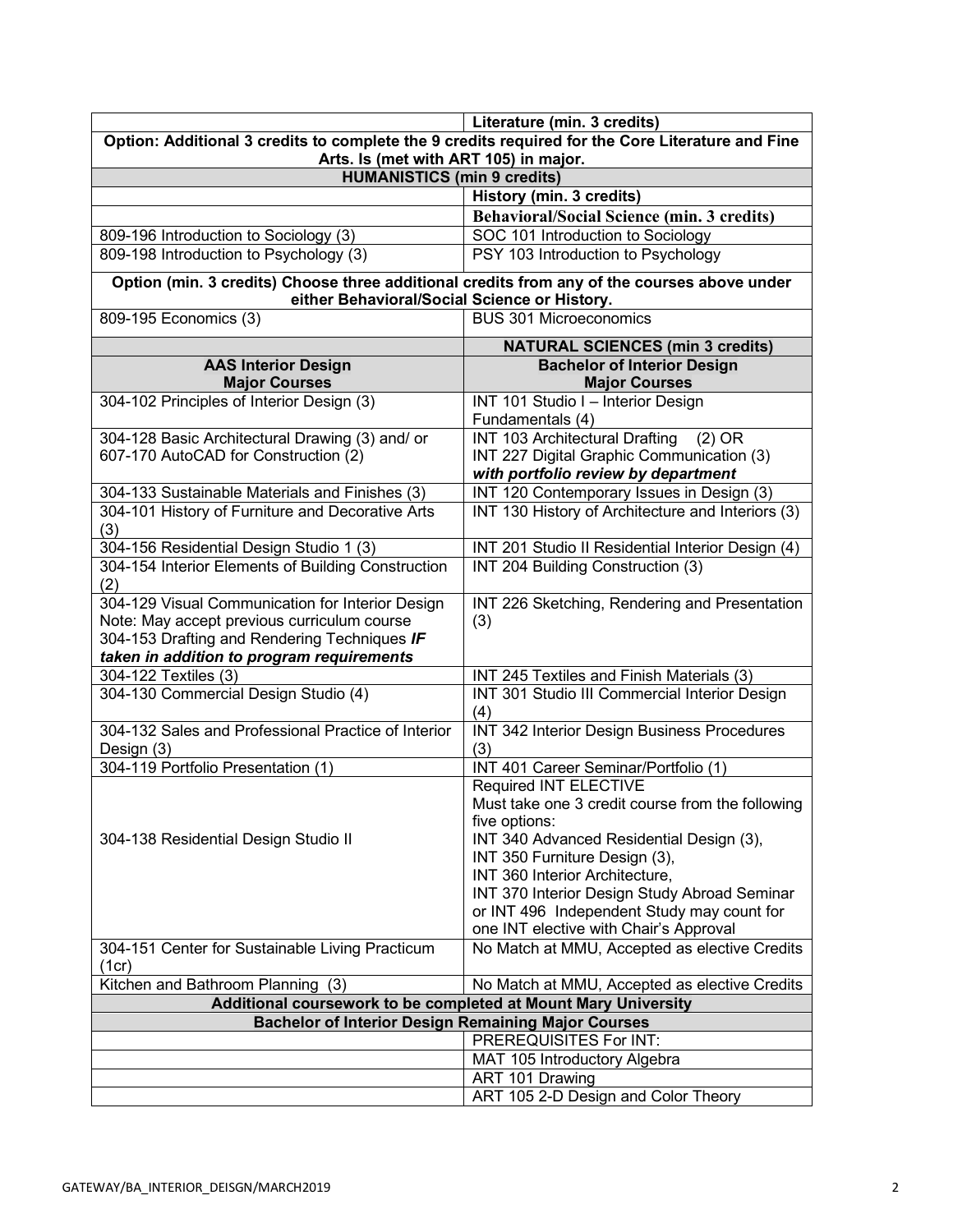| (Possible waiver with portfolio review)           | INT 100 Interior Design Professional Survey (1)                                                 |
|---------------------------------------------------|-------------------------------------------------------------------------------------------------|
|                                                   | INT 110 Spaces, Proxemics and Planning (3)                                                      |
|                                                   | INT 232 Tech Principles, Adobe Photoshop and                                                    |
|                                                   | Adobe Illustrator (3)                                                                           |
|                                                   | INT 250 Sophomore Seminar (1)                                                                   |
|                                                   | INT 302 Studio IV - Special Topics (4)                                                          |
|                                                   | INT 325 Lighting and Building Systems (3)                                                       |
| 304-137 Advanced Architectural Drawing (3)        | <b>INT 330 Advanced Graphic Communication</b>                                                   |
| and 614-150 3D CAD: BIM (2) IF taken in           | (3) Accepted ONLY with portfolio review by                                                      |
| addition to program requirements                  | department                                                                                      |
| 304-107 Internship For Interior Designers (2)     | INT 398 Interior Design Internship (three - 1                                                   |
| Acceptable for 1 of the 3 required credits at     | credit courses required) (3-6)                                                                  |
| MMU with approval of department Chair             | <b>Accepted ONLY with Department Char</b>                                                       |
|                                                   | review                                                                                          |
|                                                   | INT 420 Capstone Project - Research Principles                                                  |
|                                                   | (2)                                                                                             |
|                                                   | INT 421 Capstone Project - Design                                                               |
|                                                   | Development 3                                                                                   |
|                                                   | <b>REQUIRED One Art History Elective (3 cr):</b>                                                |
|                                                   | ART 231 History of Art I, ART 232 History of Art<br>II, ART 236 Women in Art History or ART 320 |
|                                                   | History of Contemporary Art (ALL MEET FA                                                        |
|                                                   | Core requirements too)                                                                          |
| 204-107 Digital Photography Introduction IF taken | <b>REQUIRED One Art Elective (3credits)</b>                                                     |
| in addition to program requirements               | Art 212 Mixed Media, ART 220 Three                                                              |
|                                                   | Dimensional Design, ART 313 Figure Drawing,                                                     |
|                                                   | ART 337 Art Metals, Art 356 Photography, ART                                                    |
|                                                   | 359 Fiber/Fabric Design, ART 367 Watercolor                                                     |
|                                                   | or ART 375 Special Topics                                                                       |
|                                                   | All 64 credits for an AAS in Interior Design at                                                 |
|                                                   | GTC must be completed in order to meet the                                                      |
|                                                   | above equivalencies and transfer all 64 credits                                                 |
|                                                   | to the MMU degree.                                                                              |

*\* This chart represents only those courses required for an AAS in Business Management from Gateway Technical College. A student may have accrued more credits, and up to 72 credits will be granted for courses at Gateway Technical College in which a student has earned a grade of "C" (2.0) or better.*

### **Graduation Requirements:**

1. A total of **128 credits** are required to graduate. (A minimum of 32 credits must be earned at Mount Mary.

Up to 72 credits will be granted for courses at Gateway Technical College in which a student has earned a

grade of "C"  $(2.0)$  or better.)

2. Course work must include writing, communication, mathematics, world language, and global competency.

See current Undergraduate Bulletin for all graduation requirements.

3. **48 credits must be earned in the core curriculum courses**.